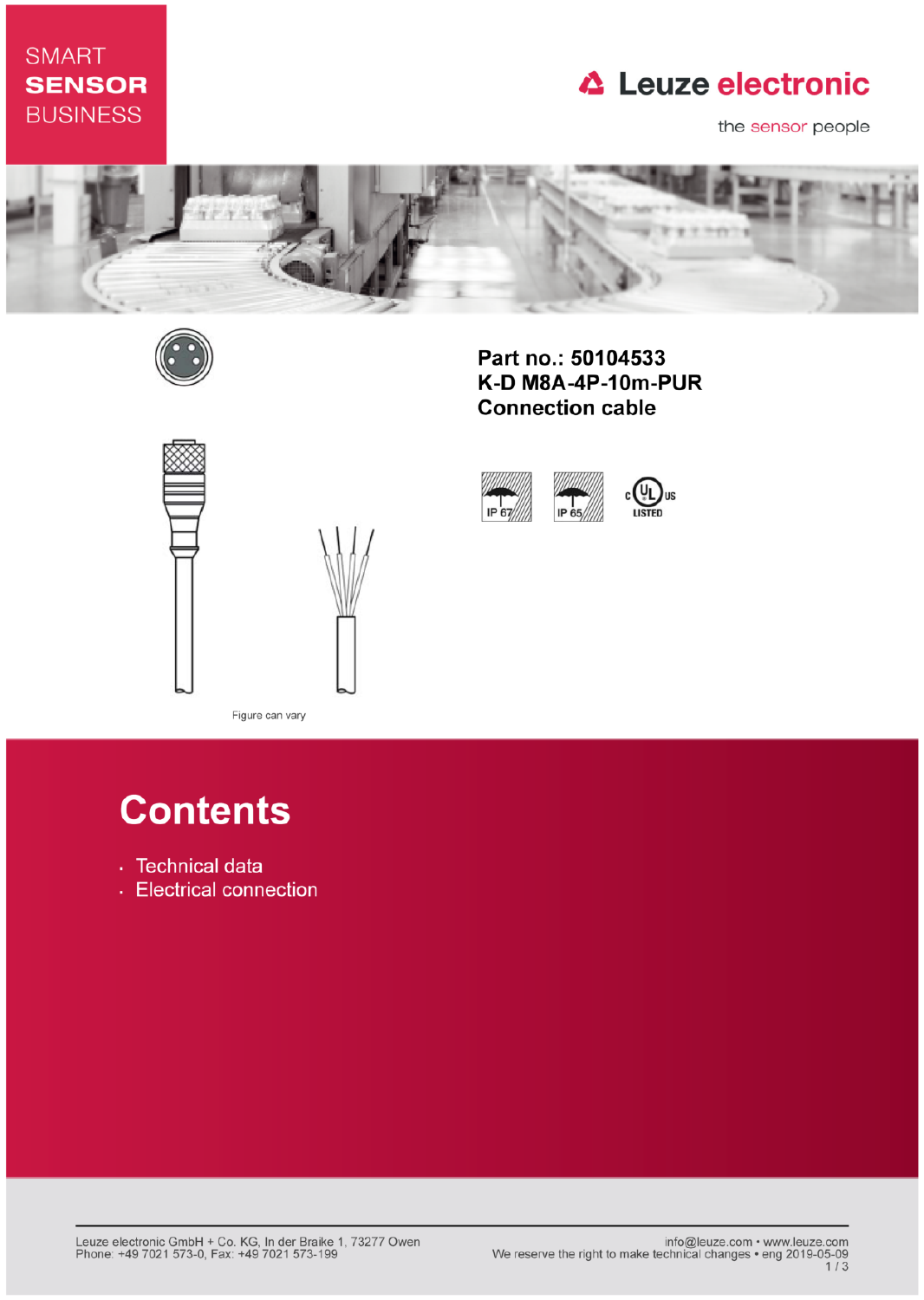## Part no.: 50104533 – K-D M8A-4P-10m-PUR – Connection cable

#### **Technical data**

| <b>Electrical data</b>                         |                                                                                       |
|------------------------------------------------|---------------------------------------------------------------------------------------|
| Performance data                               |                                                                                       |
| Operating voltage                              | Max. 30 V AC/DC                                                                       |
|                                                |                                                                                       |
| <b>Connection</b>                              |                                                                                       |
| <b>Connection 1</b>                            |                                                                                       |
| Type of connection                             | Connector                                                                             |
| Thread size                                    | M <sub>8</sub>                                                                        |
| Type                                           | Female                                                                                |
| Handle body material                           | <b>PUR</b>                                                                            |
| No. of pins                                    | 4-pin                                                                                 |
| Design                                         | Axial                                                                                 |
| Lock                                           | Screw fitting, nickel-plated diecast zinc, recommended torque 0.6<br>Nm, self-locking |
| <b>Connection 2</b>                            |                                                                                       |
| Type of connection                             | Open end                                                                              |
| <b>Cable properties</b>                        |                                                                                       |
| Number of conductors                           | 4 Piece(s)                                                                            |
| Wire cross section                             | $0.25$ mm <sup>2</sup>                                                                |
| Sheathing color                                | <b>Black</b>                                                                          |
| Shielded                                       | No                                                                                    |
| Silicone-free                                  | Yes                                                                                   |
| Cable design                                   | Connection cable (open on one end)                                                    |
| Cable diameter (external)                      | 4.7 mm                                                                                |
| Cable length                                   | 10,000 mm                                                                             |
| Sheathing material                             | <b>PUR</b>                                                                            |
|                                                |                                                                                       |
| <b>Mechanical data</b>                         |                                                                                       |
| Bending radius, flexible laying, min.          | Min. 10 x cable diameter                                                              |
| Bending radius, stationary laying, min.        | Min. 5 x cable diameter                                                               |
|                                                |                                                                                       |
| Environmental data                             |                                                                                       |
| Ambient temperature, operation, flexible use   | -25 $\ldots$ 80 $^{\circ}{\rm C}$                                                     |
| Ambient temperature, operation, stationary use | -40 $\dots$ 80 °C                                                                     |
|                                                |                                                                                       |
| <b>Certifications</b>                          |                                                                                       |
| Certifications                                 | c UL US                                                                               |
|                                                | UL                                                                                    |
|                                                |                                                                                       |
| <b>Classification</b>                          |                                                                                       |
| Customs tariff number                          | 85444290                                                                              |
| eCl@ss 8.0                                     | 27279218                                                                              |
| eCl@ss 9.0                                     | 27060311                                                                              |
| <b>ETIM 5.0</b>                                | EC001855                                                                              |
| ETIM 6.0                                       | EC001855                                                                              |